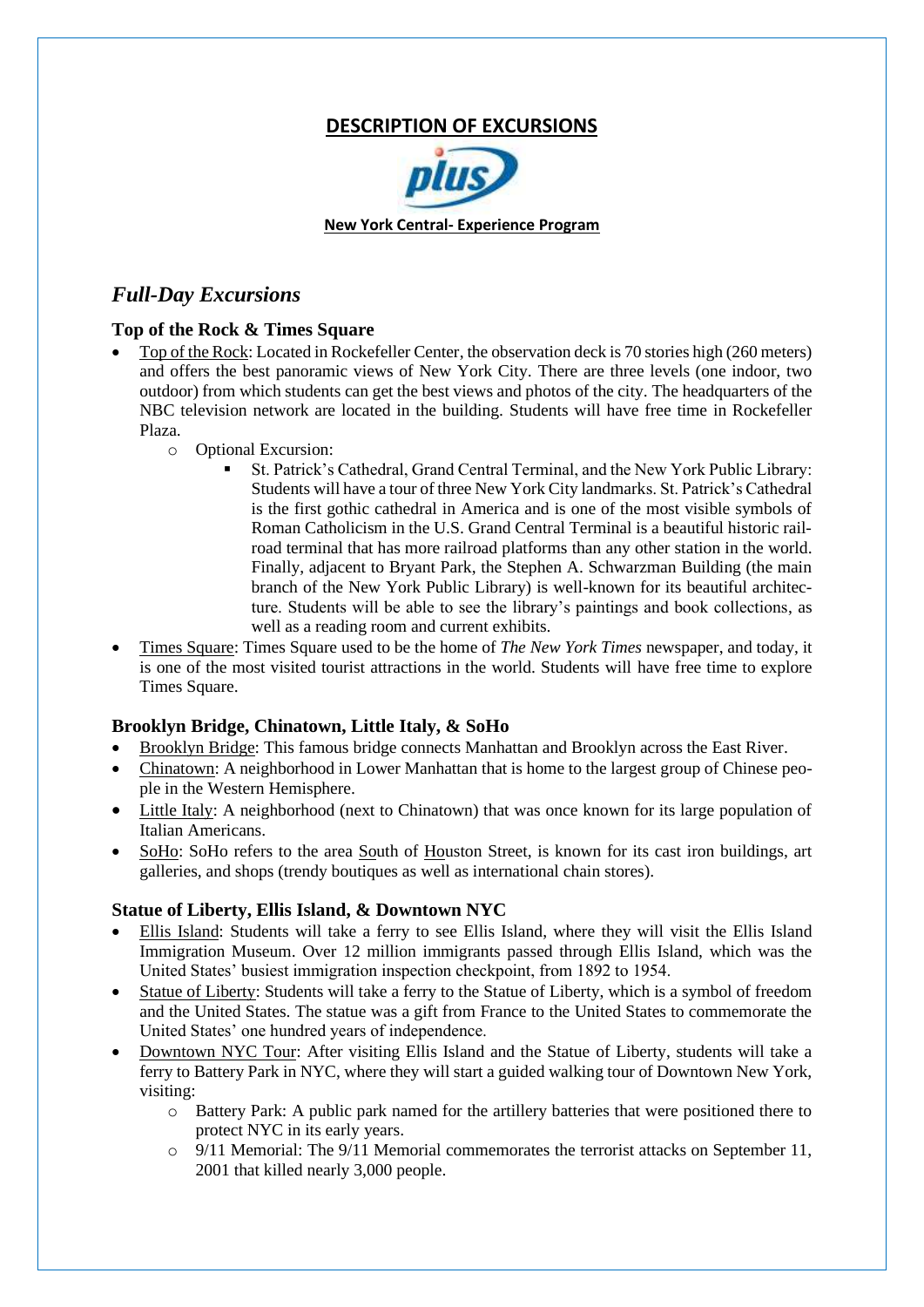

- o Wall Street: Where two of the world's biggest stock exchanges are located. Wall Street essentially represents the American financial sector.
- o Federal Hall: Located on the site of New York's first City Hall and later served as the first U.S. Capitol Building.
- o World Trade Center Oculus: Completed in 2016, the Oculus is home to many shops and restaurants and serves as the centerpiece of the World Trade Center Transportation Hub.
- o Optional Excursions:
	- Freedom Tower: Fee. This is the main building of the rebuilt World Trade Center complex. It is the tallest building in the Western Hemisphere and the sixth tallest in the world. The views from the One World Observatory are amazing.
	- National Museum of the American Indian: As part of the Smithsonian Institution, this museum is free of charge. This museum contains contemporary and historical exhibits of art and artifacts by and about Native Americans.

### **Greenwich Village, Chelsea District, Herald Square, & Netflix Film in Bryant Park**

- Greenwich Village: Greenwich Village is a neighborhood in lower Manhattan. It was the East Coast birthplace of the Beat and the '60s counterculture movements and is known for its American bohemian culture. Students will be guided on a walking tour of "the Village" and have a chance to see New York University (NYU) and Washington Square Park as well.
	- o Optional Excursion to SoHo: SoHo, which refers to the area South of Houston Street, is known for its cast iron buildings, art galleries, and shops (trendy boutiques as well as international chain stores).
	- o Optional Excursion to Union Square: Union Square Park is known for hosting community events such as farmers' markets, parades, and rallies. Union Square is also a popular shopping area, with stores such as Aritzia, Lululemon, and Nordstrom Rack.
- Chelsea District: Chelsea is a historic district of the city. On a guided walking tour, students will visit:
	- $\circ$  Chelsea Market: an all-in-one food hall, shopping mall, office building, and television production facility.
	- o The Highline: a park built on a part of the New York Central Railroad that is no longer in use. It's elevated, so students will be able to take in the greenery while seeing views of New York City.
	- o Penn Station: the main intercity railroad station in New York City.
	- o Madison Square Garden: an arena where concerts as well as sporting events are held. It is the fourth busiest musical arena in the world because of its high number of ticket sales.
	- o Herald Square: a shopping area that is home to the largest Macy's department store.
	- o Optional Excursion to the Flatiron Building: The Flatiron Building is a NYC landmark. It is a famous triangular skyscraper.
- Netflix Film in Bryant Park: Bryant Park is a nice public park next to the main branch of the New York Public Library. Students will watch a Netflix film under the stars.

#### **Lincoln Center, Columbus Circle, Museum of Modern Art (MoMA) and Fifth Ave.**

- Lincoln Center: Hosts many world-renowned performing arts organizations, such as the New York City Ballet, the Metropolitan Opera, and the New York Philharmonic.
- Columbus Circle: A traffic circle named after Christopher Columbus. The Time Warner Center, the world headquarters of the Time Warner Corporation, is next to Columbus Circle. The Time Warner Center also is home to the Shops at Columbus Circle, which has stores such as Armani Exchange, Diesel, J. Crew, H&M, Michael Kors, Lucky Brand, and Hugo Boss.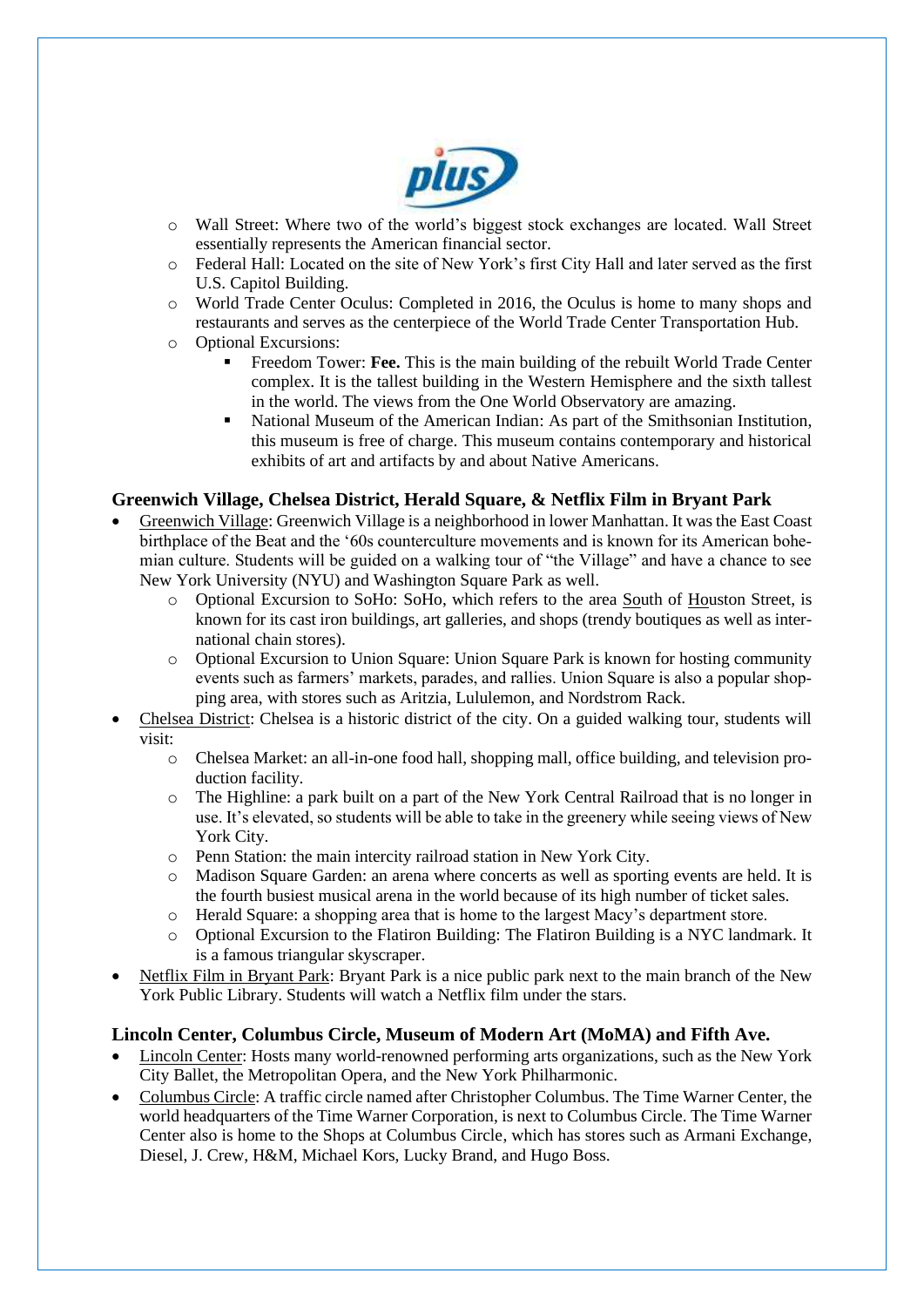

- Museum of Modern Art (MoMA): One of the largest museums of modern art in the world, and it is often identified as the most influential museum of modern art as well.
- Fifth Avenue: Fifth Ave. is considered one of the most expensive streets in the world, and it is home to many popular shops.

#### **Central Park & the Metropolitan Museum of Art**

- Central Park: Central Park is the most-visited urban park in the United States.
	- o Strawberry Fields: A memorial to John Lennon, who wrote the Beatles' song "Strawberry Fields Forever." At the memorial is a black and white mosaic with the word "Imagine," which is the title of one of John Lennon's most famous songs.
- Metropolitan Museum of Art: The biggest art museum in the U.S., containing exhibits ranging from ancient Egyptian art to European art to ancient weapons and armor to American quilts and folk art.

# *Half-Day Excursions\**

#### **Coney Island**

Located in Brooklyn, Coney Island is well-known for its beaches and amusement parks.

- o Optional Excursions:
	- Coney Island Amusement Park: Fee. Coney Island includes 50+ separate rides and attractions because it's not centrally managed like Disneyland or Six Flags. The amusement area includes thrill rides, bumper cars, an arcade, etc.
	- New York Aquarium: Fee. Located on the Coney Island boardwalk, this is the oldest continually operating aquarium in the United States. It has 266 species of aquatic life.

#### **Baseball Game**

Students will attend a minor league baseball game.

\*We will try to combine the half day Coney Island and baseball excursions into one full day excursion whenever possible.

# *Overnight Excursion*

Groups have the option of choosing a 2-day, 1-night overnight trip to Niagara Falls.

#### **Niagara Falls**

Niagara Falls is an incredible waterfall system located on the border between New York and Ontario, Canada. We stay on the American side of the Falls.

- Day 1: We will go to a view point to see all three waterfalls and eat dinner at the Hard Rock Café.
- Day 2: The students will go on a Maid of a Mist boat tour in the morning. On the way back to campus, they will spend the evening at Woodbury Common, a large complex of 220 outlet stores, including Burberry, Dior, Coach, Converse, Disney, Dolce & Gabbana, J. Crew, Jimmy Choo, Kate Spade, Lacoste, and Michael Kors.